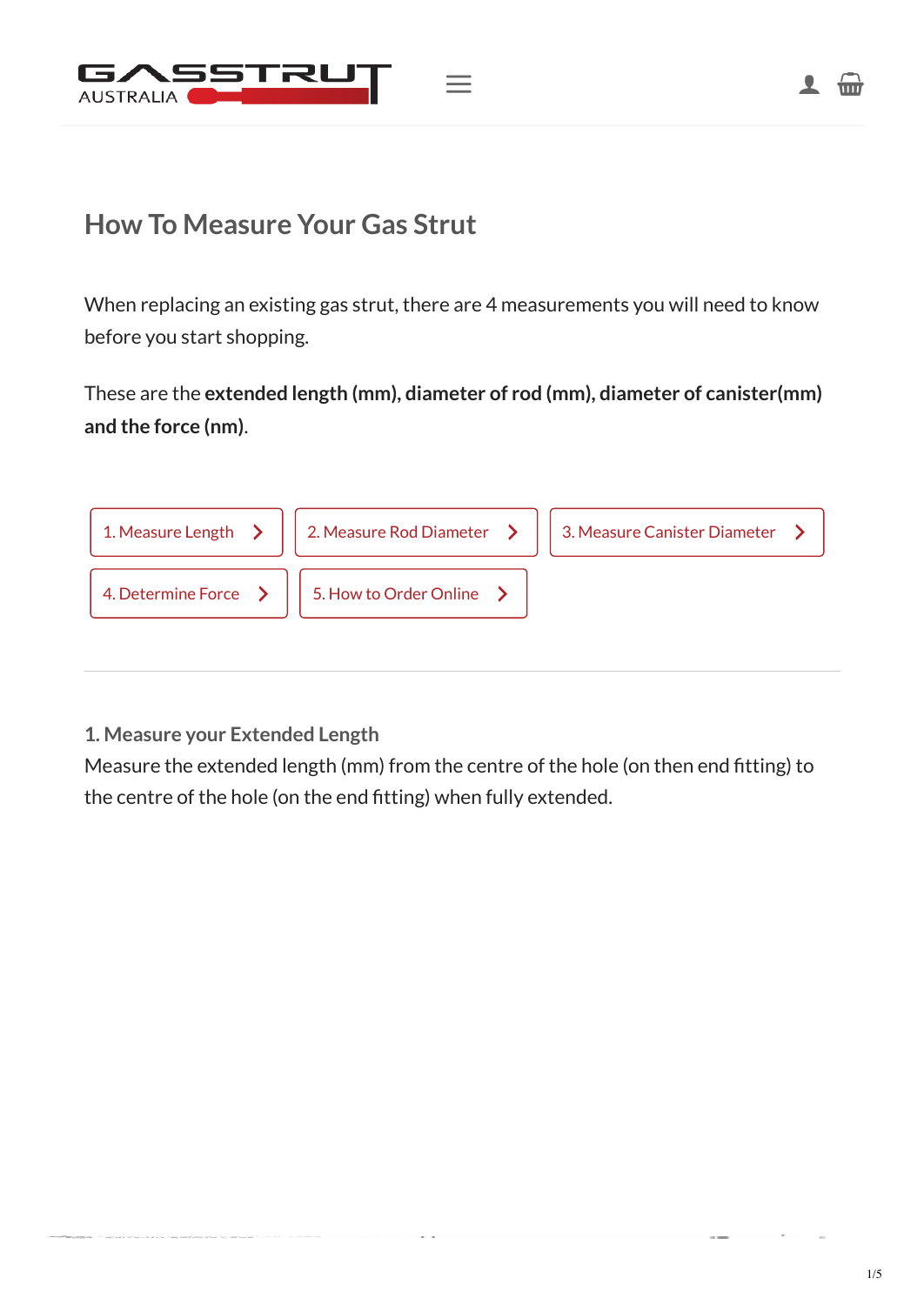

<span id="page-1-0"></span>**2. Measure Your Rod Diameter** Measure the diameter of the rod (mm).



<span id="page-1-1"></span> $\alpha$  .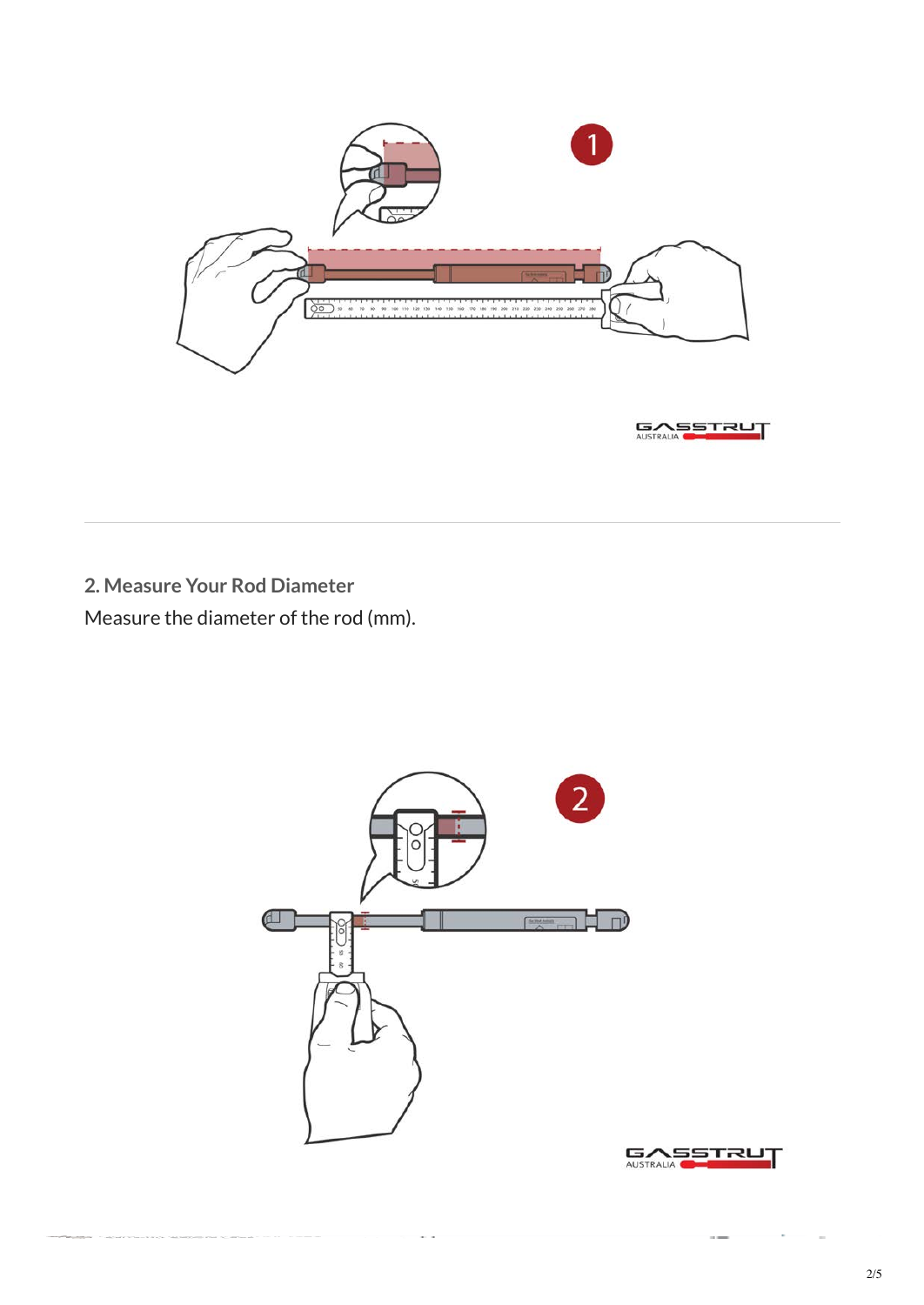**3. Measure Your Canister Diameter**

Measure the diameter of the canister (mm).



## **Important!**

**Your strut diameter should be recorded as follows:** Rod Diameter/Canister Diameter. **For example:** If your Rod Diameter is 8mm and the Canister Diameter is 18mm, your struts diameter value is 8/18.

<span id="page-2-0"></span>**4. Find Your Strut Force Value** Find the force value of your strut. Look for a number with an N after it eg 0150N

 $\alpha$  .  $\alpha$ 

If your strut is missing a strut force label please **[contact us for help](https://projects.htwrx.com.au/clients/gasstrutaustralia/contact-us/)** and we can help you determine the correct value.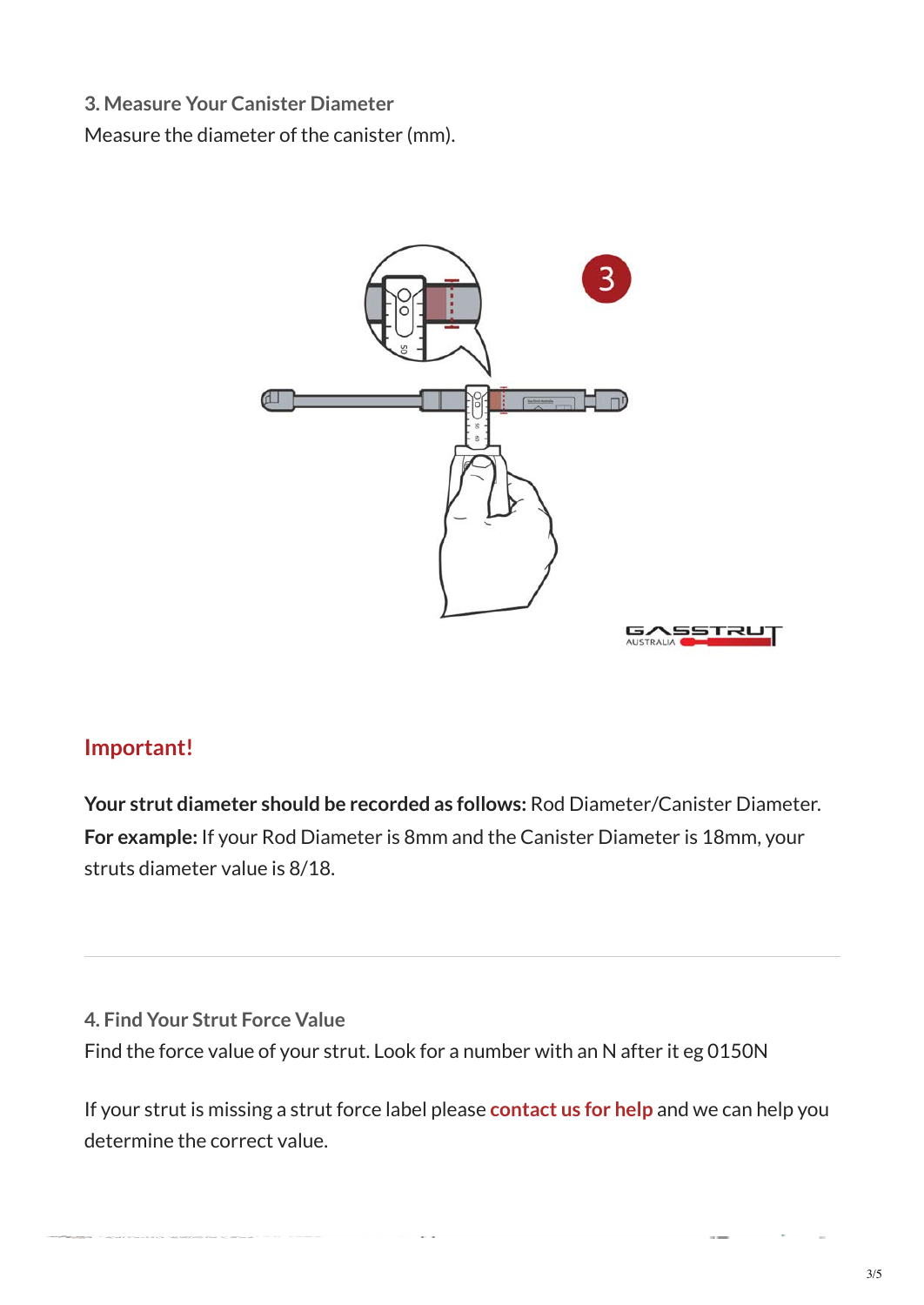

## <span id="page-3-0"></span>**5. How to Order your New Gas Struts**

[Gas Strut Australia carries a large range of gas struts, if you know what you want](https://projects.htwrx.com.au/clients/gasstrutaustralia/product-category/gas-struts/) **you can view our full range here**

Using our example below you can see how to order your new gas struts:

Example:

- **Extended Length:** 195mm
- **Diameter:** 8/18
- **Force:** 120nm

**If you are still unsure what type of gas strut you need then [contact us for help.](https://projects.htwrx.com.au/clients/gasstrutaustralia/contact-us/)**